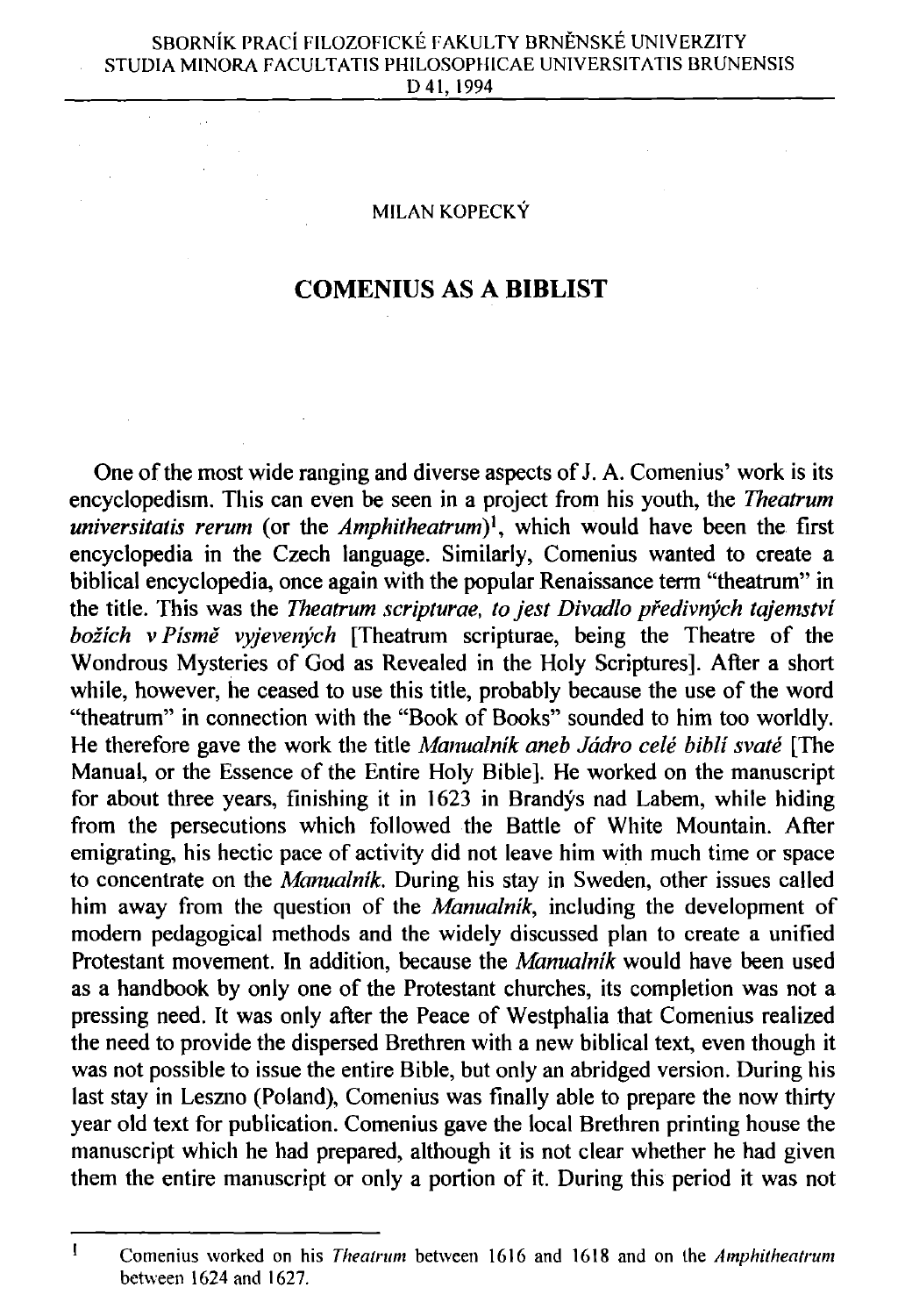uncommon for an author living near the printer to provide the manuscript for his book in sections. This fact is supported by correspondence<sup>2</sup> which indicates that during the great fire in Leszno (April 29 and 30, 1656), the Brethren's printing house was among those structures destroyed. This resulted in the loss of 1000 copies of the *Mamiahuk,* which had been printed up to the Prophecy of Ezekiel the Prophet, which is more than half of the entire text. This is why the text could not be published until 1658 in Amsterdam, a year after the four volume *Opera didactica omnia* and a year before the *Kancional* [Hymnal]. The latter work was a collection of hymns by Comenius and other hymn writers associated with the Brethren. This event logically brings to a close the circle of his life-long encyclopedic endeavour.

The original manuscript of the *Mamualnik*, undoubtedly a holograph, and the Amsterdam edition form the two elements for a textual comparison which was first attempted by the editor of the *Manualnik,* Jindfich Hrozny.<sup>3</sup> However, because it did not fall within his editorial plans, Hrozný ignored the important factor of Comenius's attitude towards this material. I have in fact devoted several essays to this issue<sup>4</sup> and would like to collect and summarize this information.

First of all, it is necessary to stress that Comenius worked with more sources than just the six-volume Kralice Bible (1579-1594) and both single-volume Kralice bibles (1596 and 1613). He certainly took into account both the Melantrich Bible (he probably owned the last edition, which was printed in 1613) and the Latin text. A consideration of all of these editions, leads to the conclusion that it was primarily the single-volume Kralice Bible from 1613 which he used to resolve the basic challenge of his work, i.e., the abridging of the Bible.

Comenius had to come to terms with the conviction that the text of the Bible, both in its entirety and in its particulars, is something sacred and unalterable. In the foreword to the reader, he expresses his unease, "would it not be daring to want to re-work something given by the Holy Spirit, for it is certain that He said no more and no less in the Holy Scripture than what He wanted people to know".<sup>5</sup> Even he is aware of the threat made in the Apocalypse (Revelations) (Apoc 22:19), that if someone takes something away from the Bible, God will take his part out of the "book of life"<sup>6</sup>, i.e., shorten his life. It was certainly very difficult for Comenius as a superstitious man to come to terms with this threat and only after very careful consideration did he come to the conclusion that something which contributes to human piety cannot be the sinful questioning.

**<sup>2</sup> Compare Blekastad . M .:** *Comenius,* **p. 548. Oslo-Praha. 1969.** 

*Veškeré spisy Jana Amosa Komenského* 18. Brno 1926.

**<sup>4</sup> Kopecky , M. : "Le Manualnik de J. A. Comenius". In:** *Acta Comeniana* **6, 1985, pp. 137-149. Kopecky , M. : "Novy zakon v** *Manualniku* **J. A. Komenskeho". In:**  *Filologia e letteratura nei paesi slavi. Stitcii in onore di Sante Graciolli,* **pp. 565-573. Roma, 1990. Kopecky , M .:** *Komensky<sup>1</sup> jako ttmilec slow,* **pp. 87-102. Brno, 1992.** 

*<sup>5</sup> Manualnik,* **p. 17.** 

**<sup>6</sup> Ibid.**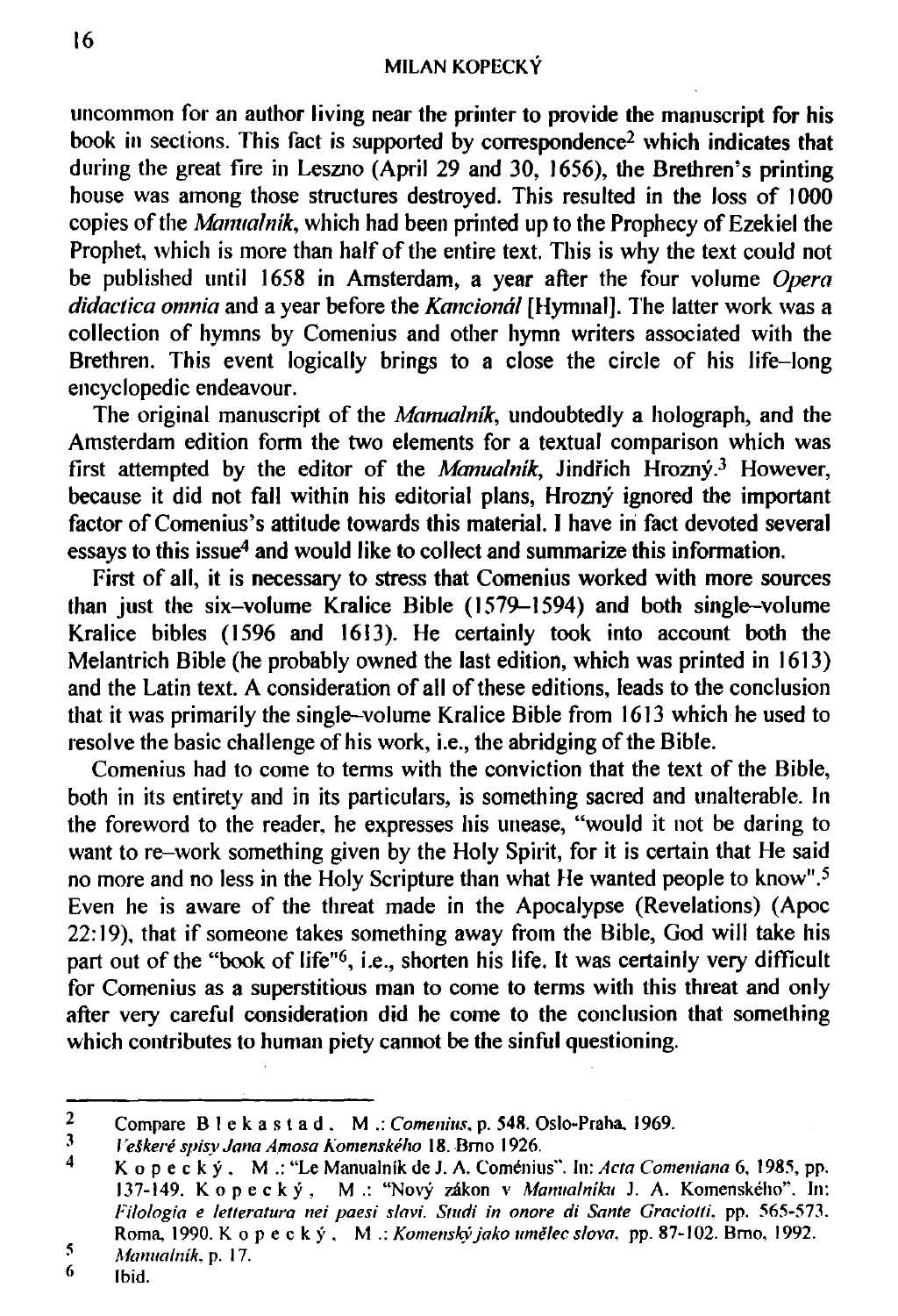In his foreword, Comenius, referring to the various compendia designed to help philosophers, physicians and lawyers quickly orient themselves in regards to various issues, argues that publication of similar biblical "summa" is of great practical importance for ordinary Christians, beginning theologians and all others who for various reasons do not use the entire Bible. He mentions the two extant abridgements of the Bible. The first is the *Pravidlo viry* [The Rule of Faith], which has not survived in its original printed form but may be reconstructed based on three later editions which have survived: the edition published in Lauben in 1731 and those published in Berlin in 1748 and 1770.<sup>7</sup> The second is the *Ceskd zlatd bibli* [Czech Golden Bible], as shortened by Comenius from the original title *Bibli zlatd Stareho a Noveho zdkona .* . . [The Golden Bible of the Old and New Testaments . . .]. This volume, a translation by Václav Hájek z Libočan of the work *Biblia aurea cum suis historiis nec non exemplis Veteris alque Novi Testamenti,* was published in Prague in 1543. The author of this "Golden Bible" was the Augustinian Antonius de Rampegollis, who, around 1390, was working as a professor of canonical law in Genoa and as a preacher in Padua, Bologna and Naples and was among Jan Hus's radical opponents at the Council of Constance. It is not certain whether or not Comenius knew this fact, but it is likely that he did not. In citing the book, he primarily wanted to support his demand for the abridgement of the bible because he himself did not follow the methodology of this particular book. A. de Rampegollis selected quotations from the Bible and organized them into chapters based on moral content, whereas Comenius' selections from the books of the Bible follow their established order.

Further in his foreword, Comenius delineates his method for reducing the biblical text, from which it could be conjectured that Comenius abridged only those more extensive passages. Comenius primarily tried to convey a concise, point-by-point characterization of each chapter, but without marking each axiom with the appropriate verse numbers as the creators of the Kralice Bible had done in their summaries. This had made orienting oneself in the various chapters of this bible quite easy. Comenius also weeds out comments which looked, in the context of the text, to be obvious. Comenius was inconsistent in his marking of the deleted biblical texts, variously using the abbreviation "etc.", graphically marking them with a hyphen or with a brief characterization of the deleted passage in brackets. In addition to the frequent omission of this information as was mentioned above, Comenius sometimes leaves out what the reader will learn from additional texts, with the specific locations not consistently indicated. In principle, the extent of the abridging of the biblical text in the *Manualnik* was dependent on the content and semantic intensity of the chapter, passage or verse in question. This all happened with an explicit regard for the reader, primarily the Czech Brethren of Comenius's time, i.e., the second half of the 17th century.

 $\overline{7}$ **Hrozny , J ., editor:** *Manualnik.* **In: VSJAK. 18 (see Note 3), p. IX.**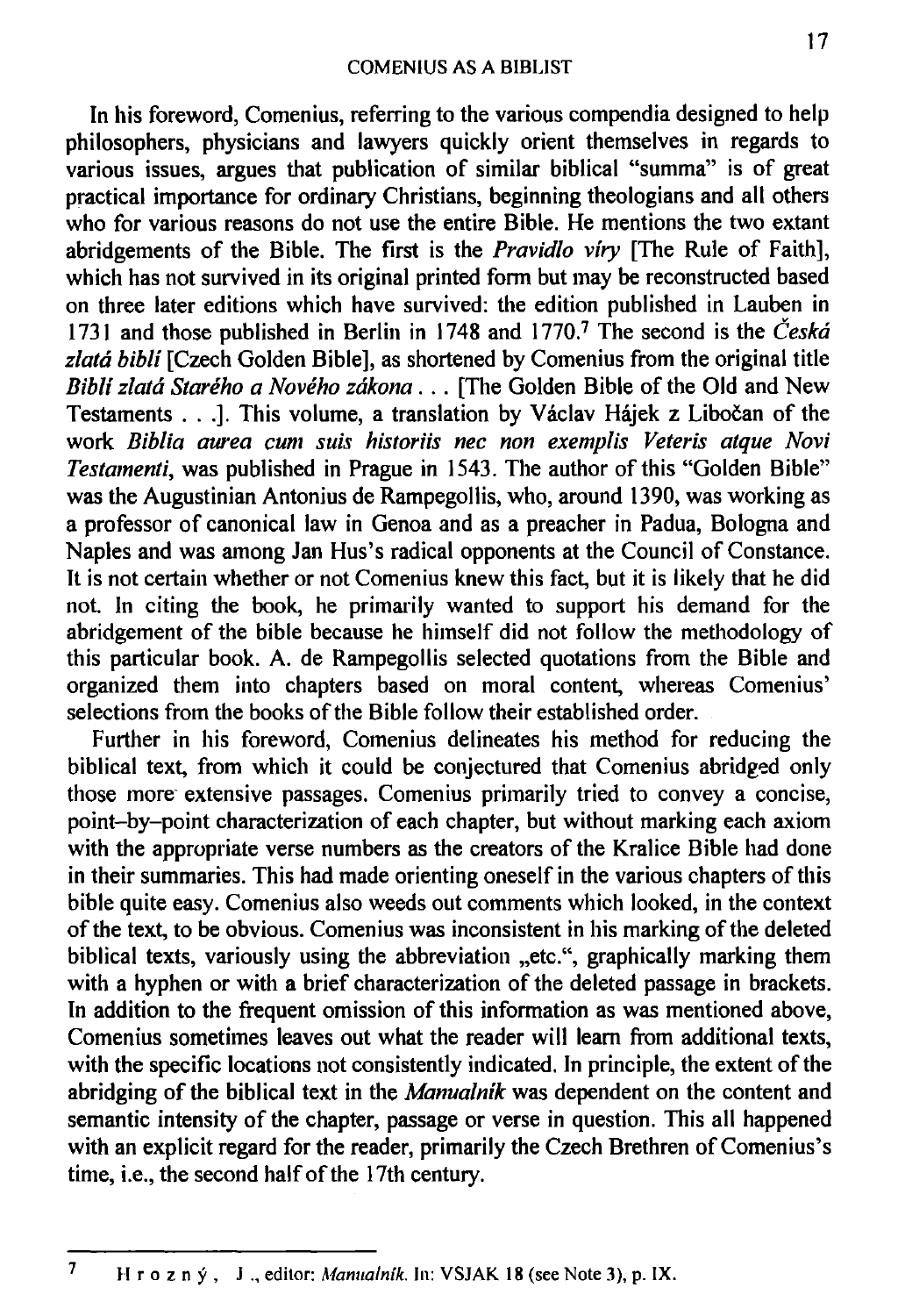Having established this general information, the individual parts of the Bible can now be gone through. In dealing with the Old Testament, Comenius used four methods of adapting the biblical texts in the *Mamta/nik,* primarily from the Kralice Bible: 1. Taking the texts word-for-word; 2. Abridging the text; 3. The characterization of specific texts, usually an entire chapter; 4. The formulation of a motto or slogan. In some places, small additions can be found, followed by the abbreviation NB (nota bene). These are generally more detailed explanations of the text, usually using the detailed hermeneutical devices of the six-volume Kralice Bible. Substantially reduced or completely omitted from the texts of the Books of Law are superstitious passages or those dealing with various customs anchored in the time of the Bible's origin and by Comenius's time incomprehensible and dead, e.g., Leviticus 11 concerning "clean" and "unclean" beasts or the "impurity of man and woman" in chapters 13 through 15 of Leviticus. Comenius's approach to the Paralipomenon (Chronicles) is also of interest. These books are completely omitted in the *Manualnik* and replaced with a reference in the Book of Kings, which has had several passages interpolated into it. Comenius proceeded in the same manner in the document *Janua sive Introductorium in Biblia sacra* (Nuremberg, 1658), which is a Latin analogue of the *Manualnik* for youth, but which includes only the Old Testament. The New Testament analogue is the *Novi Testamenti epitome,* which came out in that same year and location.

The poetic and instructional books of the Old Testament began with the proportional reduction of the Book of Job in such a way that preserved both its plot and educational value. In the following book, Psalms, the obvious effort of Comenius to maintain the artistic quality of the text, even with the necessary abridging, can be seen. The reduction of this chapter cost Comenius a lot of time and spiritual strain, as he truly enjoyed the psalms. He frequently quoted from them and a portion of them, up to the unfinished Psalm 64, he later paraphrased using verse based on syllabic quantity<sup>8</sup>. In contrast to this, the abridging of the Book of Proverbs was in fact a choice based on world opinion and from a moralist's point of view. In the Song of Solomon, Comenius both maintains coherent passages and omits others. This is understandable as a man with a fine artistic sense, who had also successfully paraphrased the Song of Songs in his *Kanciondl* (Amsterdam, 1659). Although Comenius was limited by the scope of the book<sup>9</sup>, and by moralizing and instructional concerns, he managed, even in the abridged form, to express the great mystery of the binding of Christ with the Church in the ancient parable of Solomon and the Pharaoh's daughter.

<sup>8</sup> **See Kopecky , M . and Skarka,A. , editors: "2almy". In: J . A . K. o m e n s k y ,** *Opera omnia 4,* **pp. 213-290. Praha, 1983.** 

<sup>9</sup> **The book is relatively substantial. It has 24 + 912 pages in small gothic type on duodecimo format paper. The separately paged introductory passages are pages 3 to 24, the text proper is pages 1 to 896, followed by the concluding passages, pages 897 to 912.**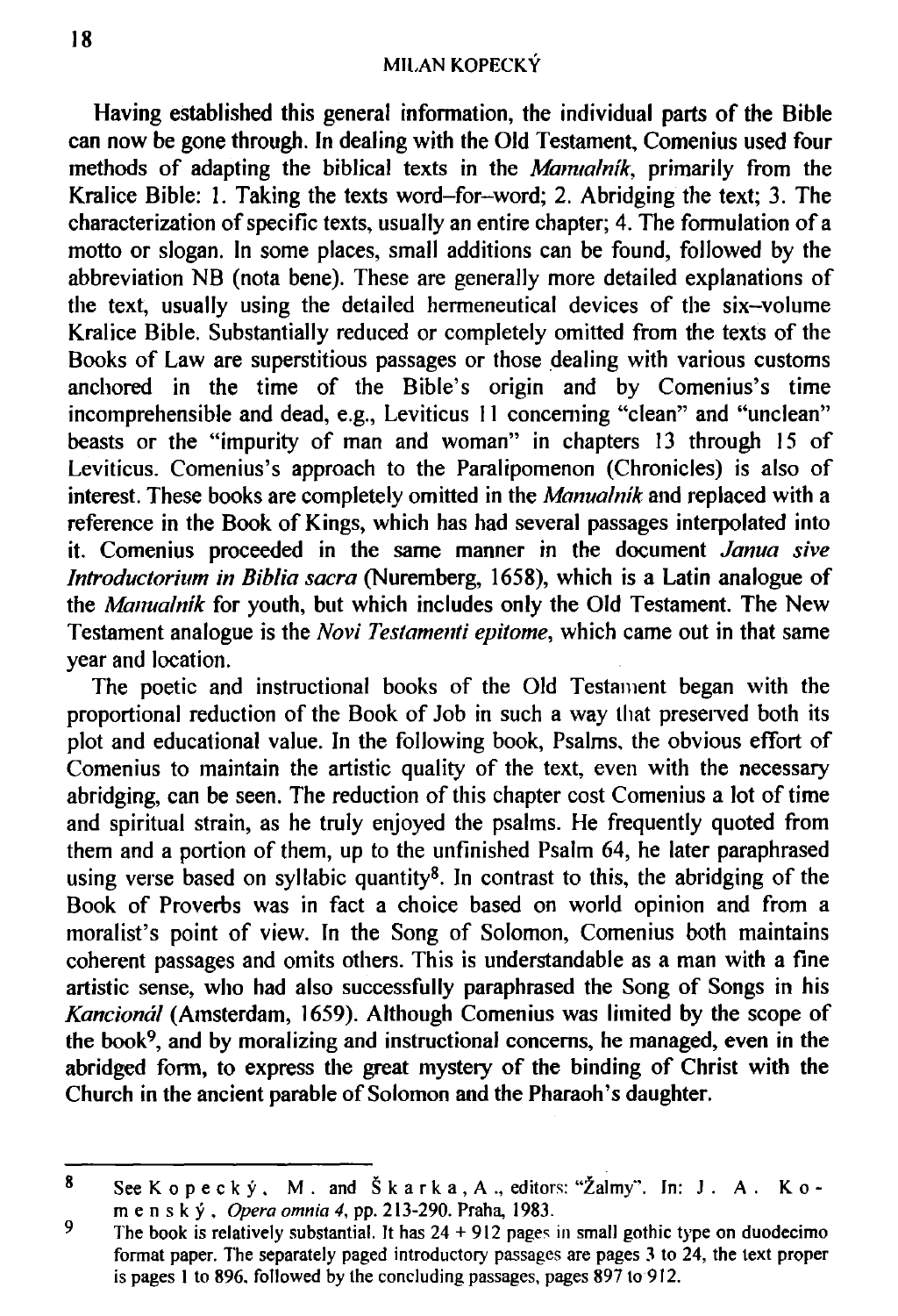Comenius dealt with the Books of the Prophets in basically the same manner as he had with the Book of Laws. The text abridgements can often be explained in a historical context as many of the statements and assertions had through the course of time become anachronistic. Although artistically valuable passages are sometimes lost, Comenius does attempt to preserve the most important parts, e.g., the Weeping of Jeremiah, for the religious Exiles could draw strength from Jeremiah's commitment to faith in the mercy of God. Comenius also left the encouraging picture of the Holy Spirit's gifts to the future church which can be seen in Ezekiel's vision of water in the Temple in chapter 47 of his prophecy. Similarly, during Comenius's time, Daniel's prophecy was alive with its instructional revelations and epic passages and as a result this part was only slightly shortened by Comenius and left for the information and encouragement of the Brethren in exile. Comenius's leaving of these prophetic and comforting passages may be explained by his faith in prophecy and revelation. Comenius limitlessly believed in the contemporary prophets and visionaries Christoph Kotter, Christina Poniatowska and Mikuláš Drabík. This can be seen in his works *Lux in tenebris* (1657), *Lux e tenebris* (1665), and *Historia revelationum* (1659), as prophecies made after the unjust Peace of Westphalia increased his hope for a return to his homeland and for the just resolution of all religious, national, and social wrongs.

Next are the Books of the Apocrypha, in which the greatest shortening of the biblical text can be seen. The reason for this is their special position in the framework of the Bible. According to traditional opinion (which Comenius interprets on page 580), these books were not written with the inspiration of the Holy Spirit and were therefore valued less than the books of the biblical canon. Comenius did not initially briefly characterize all of the Books of the Apocrypha as he had done with all of the Books of the Prophets, but rather did this with only a minority of them. The method used in the abridging of the Books of the Prophets is most nearly approached in the Book of Tobias, the Prayer of Manasses, the Book of Judith, the Book of Wisdom and Ecclesiasticus. Comenius briefly addresses the contents of Tobias and Judith, which is understandable given their epic nature, often utilized in later epics and dramatizations, as well as the Prayer of Manasses, which has a lyric tone and the possibility of the pastoral use of the analogy between the Babylonian captivity and the current inhospitable exile. The instructional design of the Book of Wisdom and Ecclesiasticus could be utilized in the education of children, bringing wisdom to adults and to the bringing forth of virtue and harmony in interpersonal relations. In the other books of the Apocrypha, Comenius only briefly characterizes or states the contents of the chapters. Comenius attempts to maximize the economy of his expression. His text forces the impression that he hurried through the Books of the Apocrypha in order to finish his abridgement of the Old Testament and move on to the New Testament, which he wanted to approach in a different way.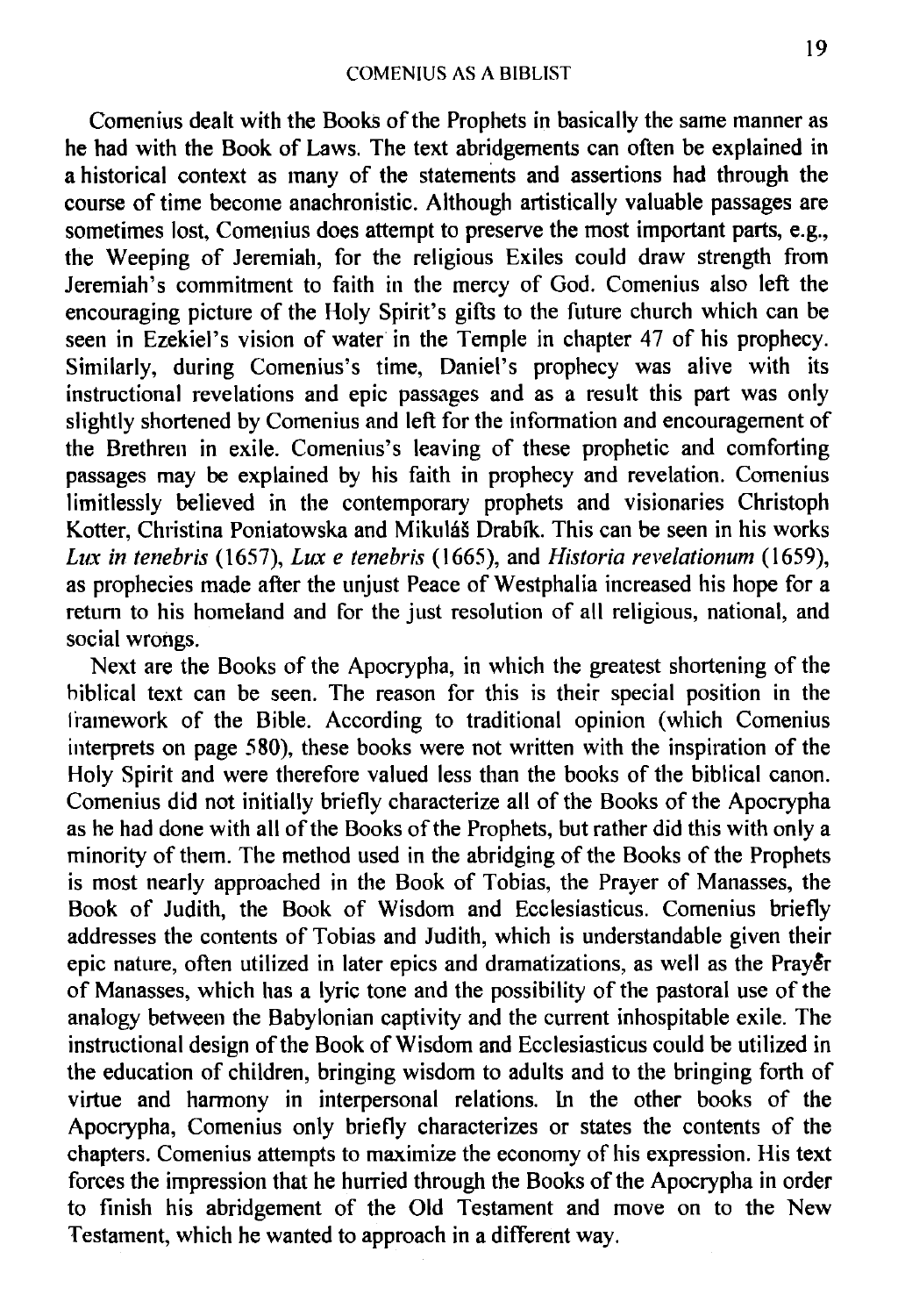Comenius reduced the New Testament texts to a much lesser degree than he had done with the Old Testament. This was in keeping with the greater authority of the New Testament in Christian churches and its dogmatic precedence over the Old Testament. From the point of view of the *Manualnik* as a work which tried to comprehend the principles of the sacred text for use in practice, it was necessary to completely respect the text of the New Testament, which, in contrast with the Old Testament, is not encumbered with historical passages and passages closely related to the economic and social conditions of the time in which it originated and which by the time of Comenius were out of date in material and cultural terms.

As the adaptor of the text, Comenius does not have the same relation to all parts of the New Testament. With the Synoptic Gospels, where they thematically conform he could make greater adaptations. As a rule, Comenius would mark such a theme in only one of the Gospels and where it occurred in the other Gospels, he confines himself to a reference or completely passes over the relevant passages. The greatest degree of abridgement takes place in the Gospel of St. Mark (which is the shortest of the Gospels), whereas the specifically targeted Gospel of St. John did not undergo any significant reduction. The reduction of the Epistles mainly related to their outline sections and the text of the Apocalypse is largely left intact. In spite of the various motivations for the text reductions, no part of the informational content of the New Testament has been eliminated. It is in fact here that Comenius most successfully realizes his aim.

The *Manualnik* is one link in the long chain of Czech biblical tradition. It can be followed from the beginning of Czech literature during the Great Moravian era, when under the direction of the Slav apostles Constantine and Methodius, several parts of the Bible were translated into Old Church Slavic. During the flowering of Czech literature in the 14th century, a complete translation of the Bible was carried out and from this and the following century, several manuscript copies of the Bible have survived. Among the first publications in the Czech Lands, whose inhabitants were among the first Europeans to take up and develop typography and printing (c. 1468), were two bibles, the "Prague" Bible, printed in the printing house of Jan Kamp in 1488, and the "Kutna Hora" Bible, issued by the printing house of Martin z Tisnova in 1489. Although both of these bibles were known to the editors of the "Venice" Bible, they primarily used the "Kutná Hora" Bible. The Venice Bible was published in Venice in 1506 by Peter Lichtenstein. The Severýn Bible, named after the Prague printer Pavel Severýn, has two editions (1529 and 1537), and the Nuremberg Bible of 1540 is named according the site of its printing. In both cases, the editors had in mind the needs of the whole of Czech society and as a result tried to be neutral on the question of confession even though the largest religious group at that time were the Utraquists. At the same time, followers of Luther began to gain more adherents, whose conception of the Bible shyly shows itself in the five editions of the "Melantrich" Bible. The 1549 edition of this bible is a joint work of the printers Bartoloměj Netolický and a journeyman printer who had graduated from his printing house, Jifi Melantrich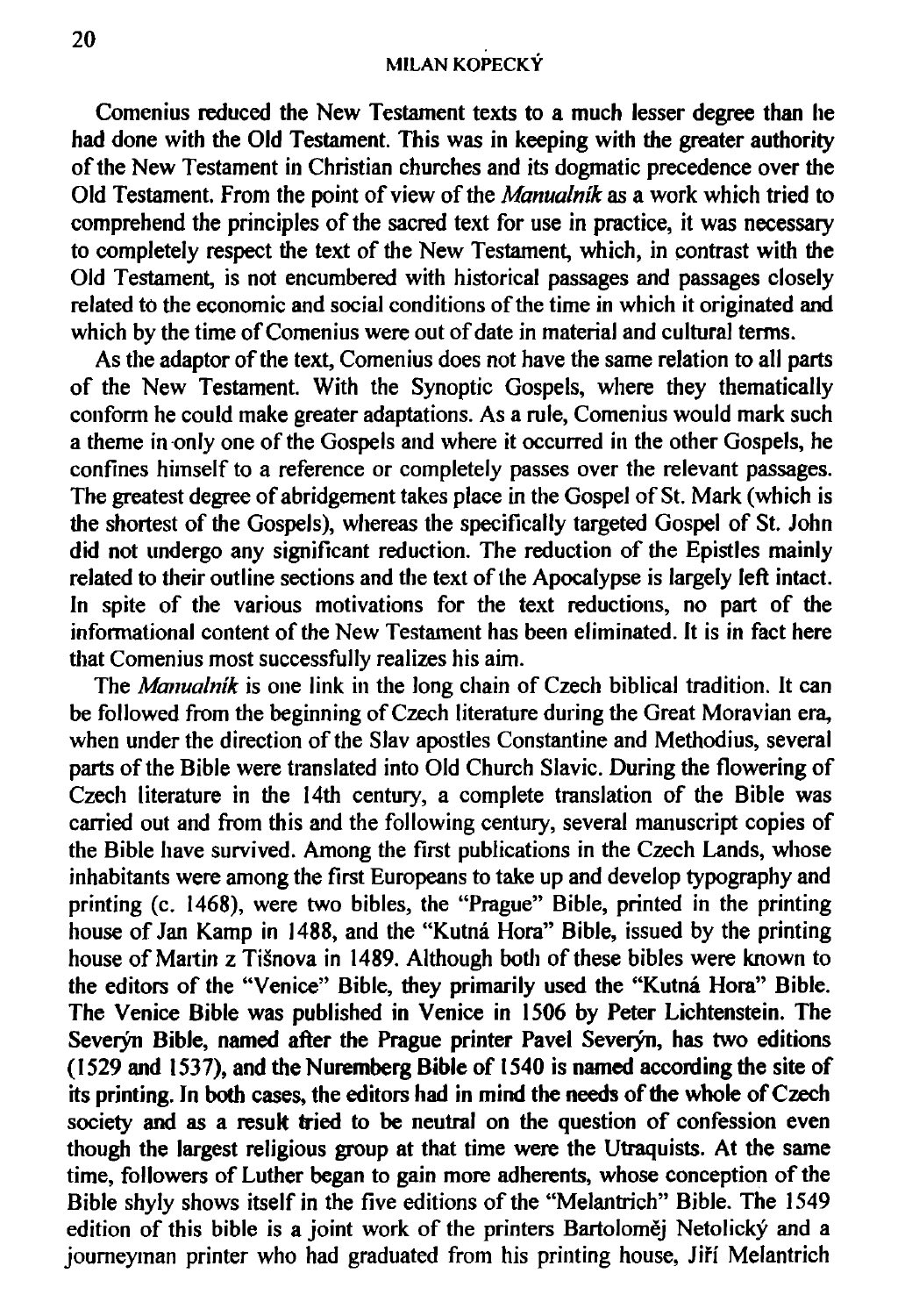from Aventinum (this edition is sometimes called the Netolicky Bible after the owner of the printing house). The editions from 1556-1557, 1560-1561, 1570 and 1577 are, however, products solely of the large Melantrich printing house. In the 1570's, the Brethren established a centre in southwestern Moravia, whose concentrated translation and hermeneutical work resulted in the six-volume *Bibli ceskd* [Czech Bible]. The volumes, individually issued in 1579, 1580, 1582, 1587, 1588, and 1594, were printed in the illegal printing house run by the Brethren in Kralice nad Oslavou. This text introduced the typographical form called *glosa circumscripta,* i.e., the biblical text is located in the centre of the page and along both sides of and below the text are explanations and other notes. A singlevolume bible without the explanatory text was issued twice, in 1596 and 1613. In 1613, Melantrich's grandson, Samuel Adam z Veleslavina, printed a bible which was consistent in both text and typography with the Melantrich Bibles of 1570 and 1577.

Of these two bibles, Comenius used the Kralice Bible of 1613 more often than the Samuel Bible in his work on the *Manualnik.* In addition to these he also had at his disposal the single-volume Kralice Bible of 1596, individual volumes of the six-volume Kralice Bible and various other texts. His wording, however, does not always agree with any of the above mentioned texts. It may therefore be assumed that Comenius sometimes adapted biblical texts from memory. This can be seen in some of his other works as well. This is quite understandable coming from a great theologian and philosopher, who had made the Bible his basic professional and artistic source and bottomless well of wisdom and who wanted to present this "Book of Books" to his fellow believers.

Comenius's *Manualnik* was not the only work to influence those who were in exile. The various versions of the Kralice Bible were also important, especially the Halle Bible, published in Halle in 1722, 1745, and 1766. Another important text was the Pressburg Bible, published in Pressburg (today Bratislava) in 1787 and 1808. The original Kralice Bible, in both its six-volume and single-volume versions, was also often used, and in fact the language of this bible was the literary language (the so-called Bible language or Slovakized Czech) of the Slovaks in the 17th and 18th centuries and strengthened cultural ties and relations between Czechs and Slovaks. The Kralice Bible was also an influence on the baroque Czech St. Wenceslas Bible, although this is more pronounced in the singlevolume text of the New Testament from 1677, than it is in double-volume Old Testament published in 1712 and 1715 (because the Jesuit biblists had more time to prepare it.)

Because of its pervasive influence on many generations of readers (even today) and other works of literature, the Kralice Bible is the most important work in the Czech biblical tradition. Its adaptation in the form of the *Manualnik* provided defence, proof, reassurance and consolation for all of the dispersed members of the Unitas Fratrum. Comenius, as the last bishop, gave to these outlaws through the word of God in the *Manualnik* a useful gift: a shield of faith and the